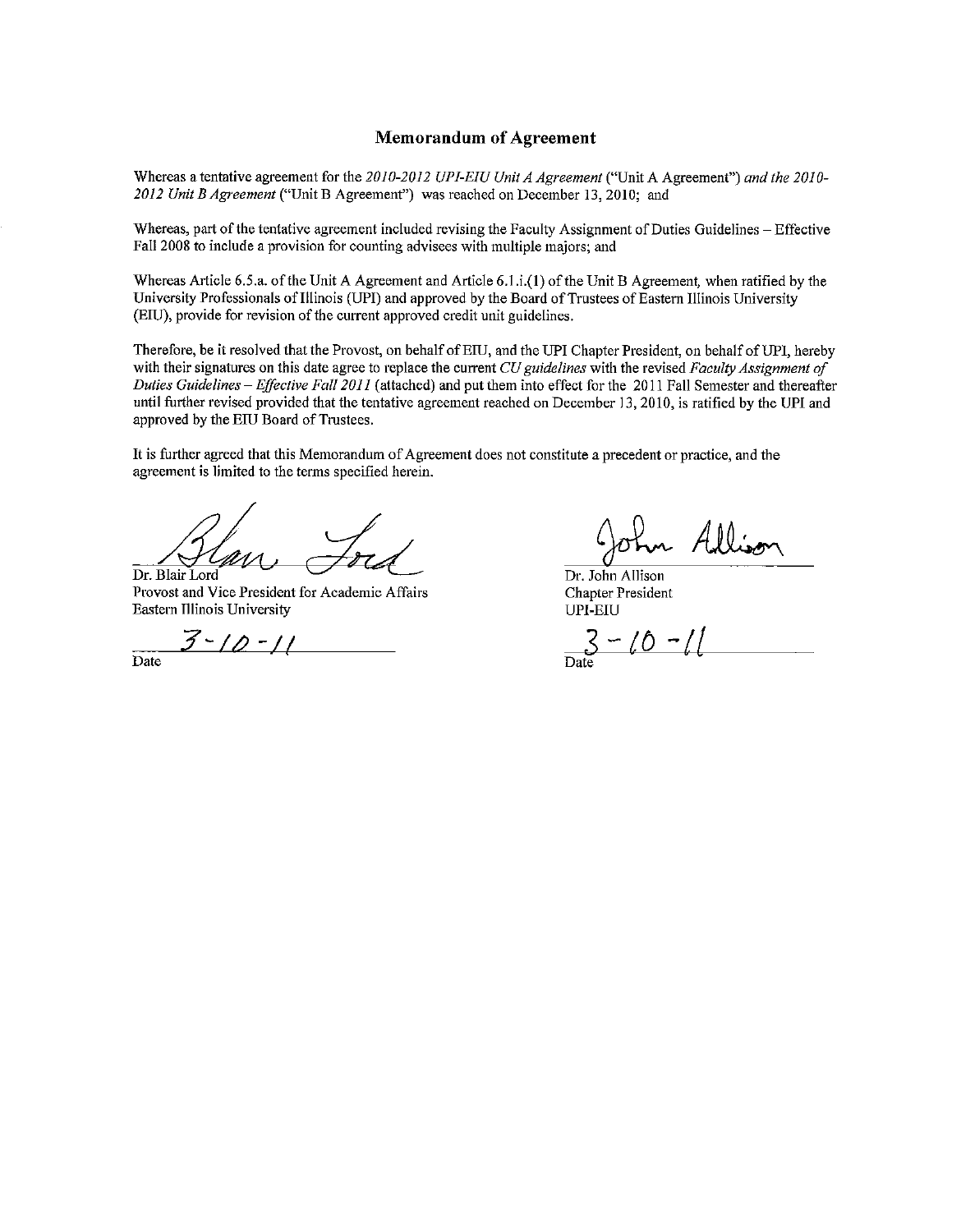### **Faculty Assignment of Duties Guidelines – Effective Fall 2011**

#### 1. **Official Enrollments**

Credit units (CUs) are based on official 10th day enrollments for the Fall and Spring terms, 5th day enrollments for the Summer sessions. In limited circumstances, such as special courses offered through the School of Continuing Education and other courses not based on the traditional calendar, 1st day enrollments may be used.

#### 2. **CU Assignments for Lecture/Laboratory Courses**

- 2.1. For courses without a laboratory or studio component, credit units are equal to the number of class hours per week (during a regularly scheduled Fall or Spring course).
- 2.2. For courses with a laboratory or studio component, credit units are equal to the number of class hours per week (during a regularly scheduled Fall or Spring course) plus 0.75 times the number of laboratory or studio hours per week (during a regularly scheduled Fall or Spring course). Except for adjustments as provided in guidelines 3–6 and except for courses with special needs and circumstances as provided in guideline 13, the total credit units may not exceed the number of course credit hours plus 1.
- 2.3. For combined classes (i.e., when two or more classes meet jointly), the credit units assigned are equal to the credit units that would be assigned to a single class with the combined enrollment. A large enrollment adjustment (see guideline 4 below) will apply if the combined enrollment is sufficiently large.
- 2.4. When two or more sections of a course meet jointly for lecture but separately for laboratory/studio hours, the credit units assigned are calculated separately for the lecture component and the laboratory/studio component. A large enrollment adjustment (see guideline 4 below) will apply if the combined enrollment of the lecture component is sufficiently large.

#### 3. **Writing-Centered Adjustment**

Courses which (i) have been classified by the Council on Academic Affairs (CAA) as writing-centered and (ii) have a minimum enrollment of 18 students (1000-level courses, excluding honors courses) or 15 students (1000-level honors courses; 2000-level courses and above) will receive an adjustment of 1.0 credit units in addition to the credit units assigned under guideline 2. If the CAA has not specified whether a course is writing-centered, writing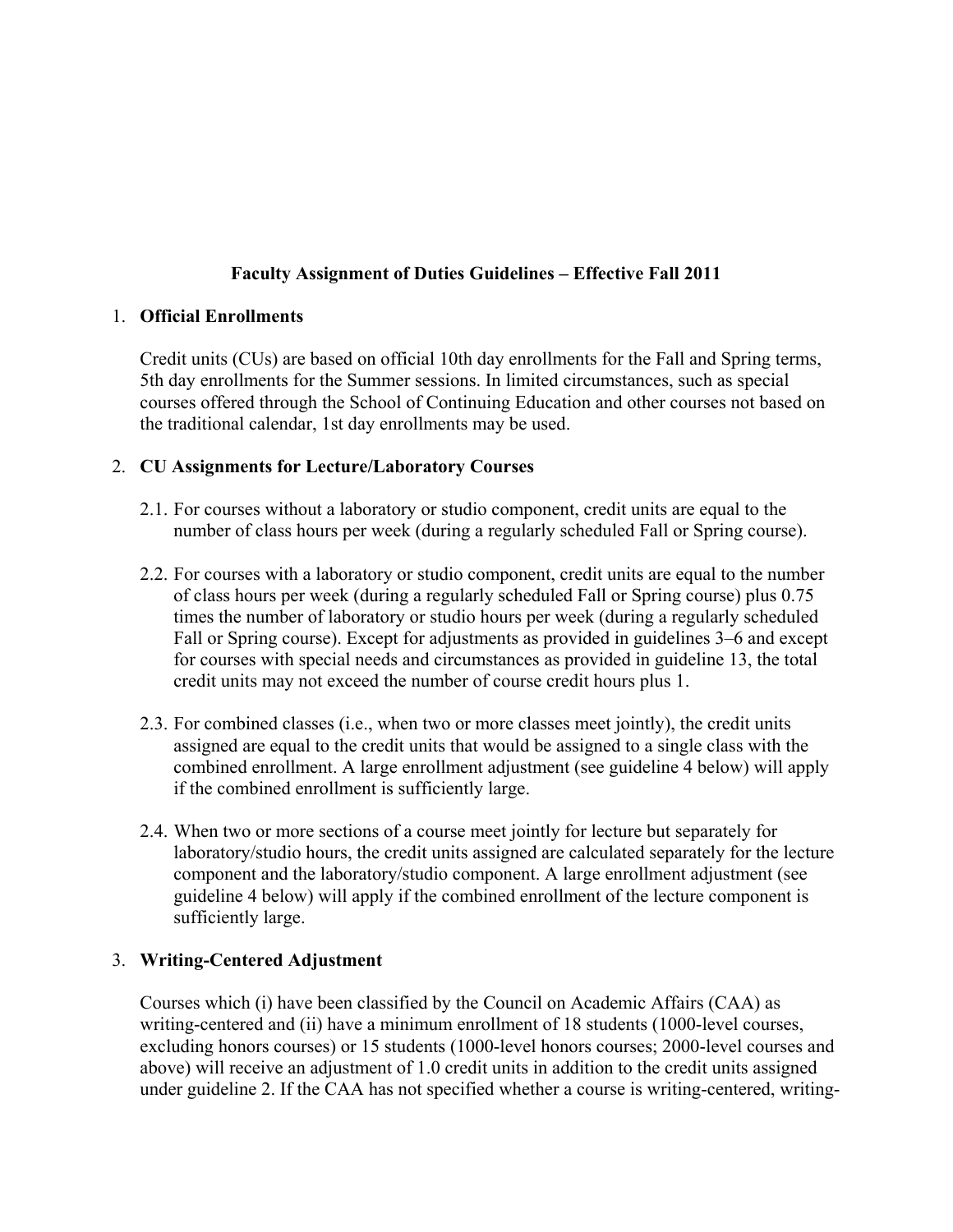intensive, or writing-active, then a course in which students learn the principles and the process of writing may receive the writing-centered adjustment only with the approval of the Provost.

### 4. **Large Undergraduate Enrollment Adjustment**

The credit unit assignments for lecture/discussion courses (or the lecture component of courses with laboratory/studio hours) with official enrollments of at least 50 students will receive a large enrollment adjustment. The following table shows the total CUs assigned to lecture components in the absence of any other adjustments.

| Lecture         |      |           |           |           |           |           |                                        |             |             |             |        |
|-----------------|------|-----------|-----------|-----------|-----------|-----------|----------------------------------------|-------------|-------------|-------------|--------|
| Contact         |      |           |           |           |           |           | Number of Students Officially Enrolled |             |             |             |        |
| Hours           | < 50 | $50 - 59$ | $60 - 69$ | $70 - 79$ | $80 - 89$ | $90 - 99$ | $100 - 109$                            | $110 - 119$ | $120 - 129$ | $130 - 139$ | $140+$ |
| 1 <sub>hr</sub> | 1.0  |           | 1.2       | 1.3       | 1.4       | 1.5       | 1.6                                    |             | 1.8         | 19          | 2.0    |
| 2 hrs           | 2.0  | 2.2       | 24        | 2.6       | 2.8       | 3.0       | 3.2                                    | 3.4         | 3.6         | 38          | 4.0    |
| 3 hrs           | 3.0  | 33        | 3.6       | 39        | 4.2       | 4.5       | 4.8                                    | 5.1         | 54          | 5.7         | 6.0    |
| 4 hrs           | 4.0  | 4.4       | 4.8       | 5.2       | 5.6       | 6.0       | 6.4                                    | 6.8         | 7.2         | 76          | 8.0    |
| 5 hrs           | 5.0  | 5.5       | 6.0       | 6.5       | 7.0       | 75        | 8.0                                    | 8.5         | 90          | 95          | 10 0   |

# 5. **Large Graduate Enrollment Adjustment**

The credit unit assignments for courses numbered 5000 and above with official enrollments of 10 or more graduate students will receive a graduate enrollment adjustment. The following table shows the additional CUs assigned to courses with graduate student enrollments.

Number of Graduate Students Officially Enrolled

| $1 - 9$       | $10 - 29$ | $30 - 39$  | 40 or more |
|---------------|-----------|------------|------------|
| No adjustment | $+1.0$ CU | $+1.5$ CUs | $+2.0$ CUs |

The total CUs assigned to any individual graduate course may not exceed 5.0 CUs. The graduate enrollment adjustment does not apply to independent studies, thesis supervisions, internships or other individualized studies. The graduate enrollment adjustment does not apply to courses numbered below 5000.

# 6. **Technology-delivered Adjustment**

In accordance with Article 6.11.g. of the *EIU-UPI Unit A Agreement* and Article 6.1.m.(7) of the *EIU-UPI Unit B Agreement*, sections normally assigned 3.0 CUs and less that are technology-delivered receive an adjustment of 0.5 CUs, and sections normally assigned more than 3.0 CUs that are technology-delivered receive an adjustment of 1.0 CU.

# 7. **Shared Teaching and Team Teaching**

7.1. Shared teaching assignments occur whenever a course has multiple instructors from the same department or whenever a non-interdisciplinary course has multiple instructors.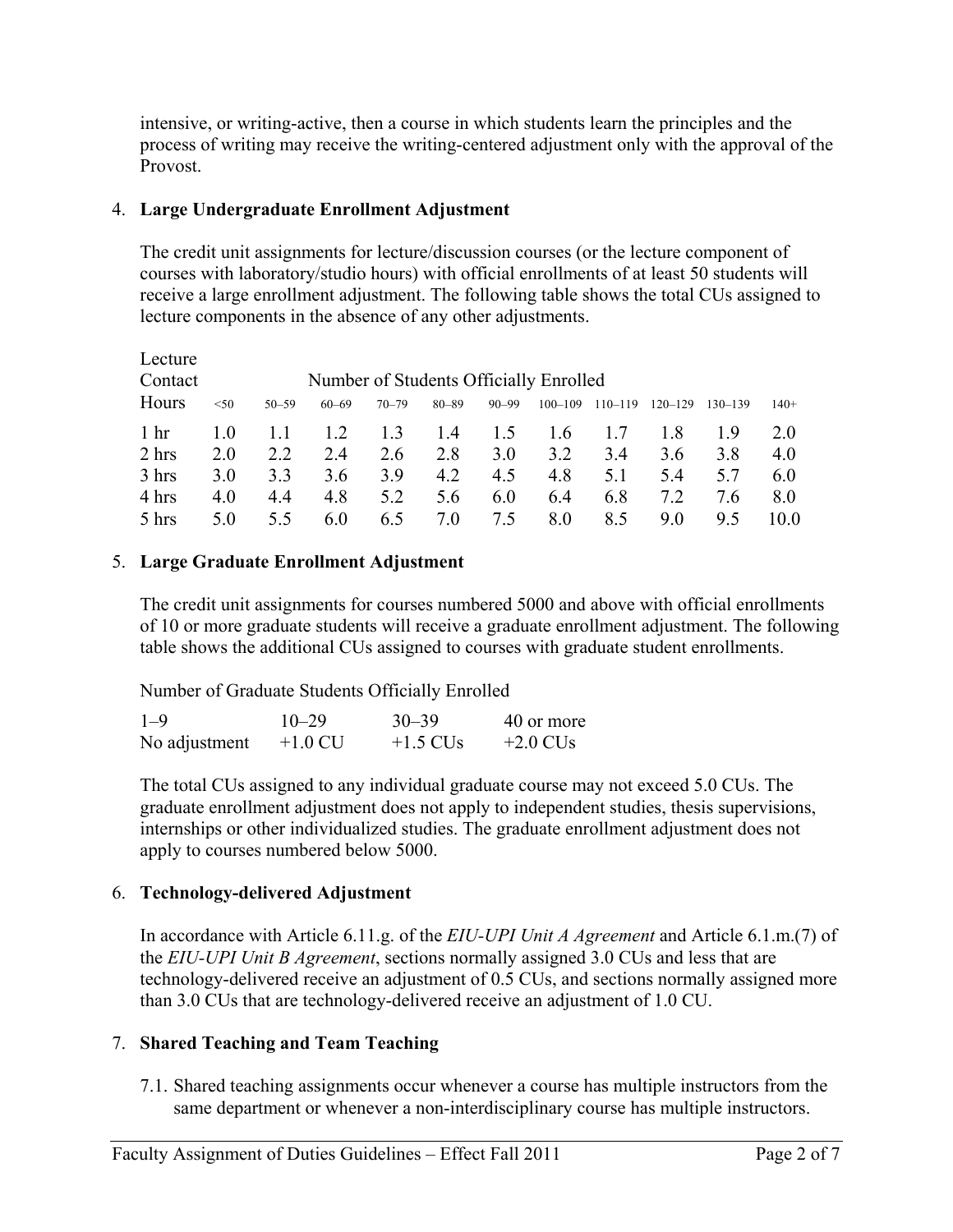The total credit units assigned for a shared-teaching course will be the same as if the course had a single instructor. The credit units will be divided among the instructors proportionally to their assigned obligations for the course or as mutually agreed to by the faculty members involved and the Chair.

7.2. Team teaching assignments occur whenever an interdisciplinary course has multiple instructors from multiple departments. Each instructor will receive a percentage of the credit units normally assigned to the course as indicated in the following table.

| Number of instructors                         |                | 3 4 or more |
|-----------------------------------------------|----------------|-------------|
| Percentage of CUs assigned to each instructor | 75\% 60\% 50\% |             |

#### 8. **Tutorials**

- 8.1. Courses with very low enrollments (1–5 students for an undergraduate course, 1–3 students for a graduate course) may be offered on a tutorial basis. The decision to offer a course on a tutorial basis requires consultation by the Chair with the faculty member assigned to teach the course and approval by the Dean.
- 8.2. Credit units for a tutorial equal one-half of the CUs normally assigned to the course.
- 8.3. A faculty member will be assigned no more than one tutorial per semester. Additional assigned courses with tutorial enrollments will be assigned full CU allotments as described in guideline 2.

#### 9. **Supervisions**

- 9.1. *Independent Study and Independent Research.* Except for special circumstances established under guideline 13, credit units for independent study and independent research supervision equal 0.10 CUs per student credit hour.
- 9.2. *Honors Thesis.* Credit units for supervising a three-credit-hour honors thesis equal 0.50 CUs.
- 9.3. *Graduate Thesis.* Credit units for graduate thesis supervision equal 0.20 CUs per student credit hour.
- 9.4. *Internships.* Except for special circumstances established under guideline 13, credit units for internship supervision equal 0.10–0.20 CUs per student intern, depending on the number of faculty visits, distance from campus and amount of supervision required. The actual allocation will be recommended by the Chair and approved by the Dean. Faculty members who receive credit units as departmental program coordinators and who are assigned student interns as part of their coordinator duties do not receive additional CUs for internships under this guideline.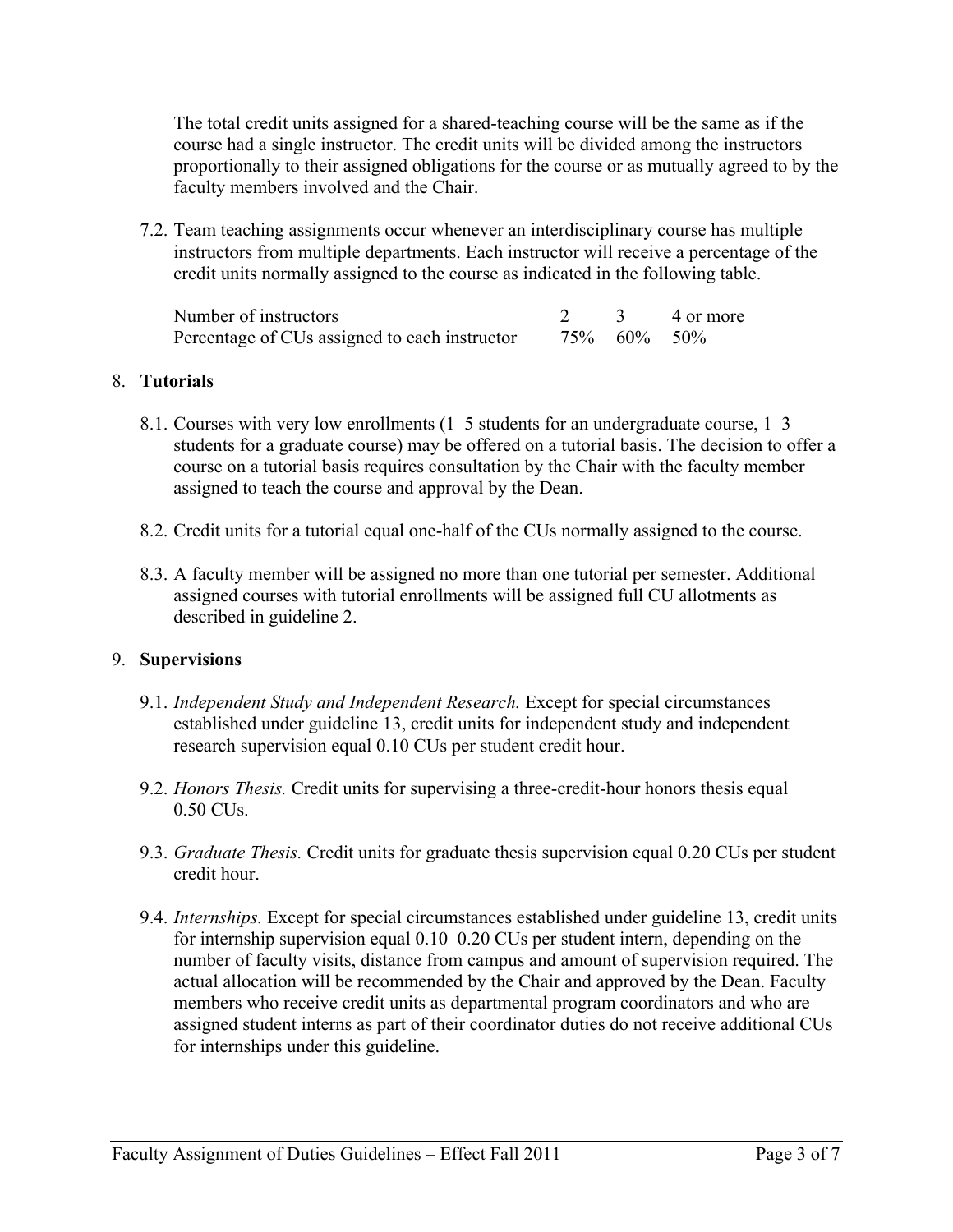- 9.5. *Graduate-student instructors.* Credit units for supervising a graduate student who is teaching an undergraduate class equal one-tenth of the CUs normally assigned to the class.
- 9.6. *Student teaching.* Credit units for student teaching supervision are established using guideline 13. Faculty members who receive credit units as departmental program coordinators and who are assigned student teachers as part of their coordinator duties do not receive additional CUs for student teaching supervision under this guideline.

#### 10. **Academic Advising**

The following table shows the credit units assigned for academic advisement of current active students.

| Number of Advisees | CUs per semester     | CUs per academic year |
|--------------------|----------------------|-----------------------|
| $21 - 40$          | $0.5$ CUs            | $1.0 \text{CU}$       |
| $41 - 60$          | $0.75$ CUs           | 1.5 CU <sub>s</sub>   |
| $61 - 80$          | 1.0 CU               | $2.0 \text{ CUs}$     |
| $81 - 100$         | 1.25 CU <sub>s</sub> | 2.5 CU <sub>s</sub>   |
| $101 - 120$        | 1.5 CU <sub>s</sub>  | 3.0 CU <sub>s</sub>   |

The load of each faculty advisor shall be based on the number of students assigned to him or/her, including students enrolled in more than one major. No credit units are assigned for academic advisement of 20 or fewer students. Faculty members who receive credit units as departmental program coordinators and who are assigned student advisees as part of their coordinator duties do not receive additional CUs for academic advisement under this guideline.

# 11. **Travel for Off-campus SCE Courses**

Faculty who teach a regularly scheduled semester-long off-campus course for the School of Continuing Education will receive a travel stipend when the course requires one-way travel of more than 30 miles. The travel stipend is \$350 if the required one-way travel is between 31 and 75 miles, and the travel stipend is \$500 if the required one-way travel is more than 75 miles. This travel stipend is provided in lieu of credit units in accordance with Article 29.12 of the *EIU-UPI Unit A Agreement* and Article 25.13 of the *EIU-UPI Unit B Agreement*. Workshops and short courses do not qualify for this travel stipend.

#### 12. **Special Assignments**

# 12.1. *University Committees.*

Faculty Senate Chair – 3.0 CUs in Fall, 3.0 CUs in Spring Faculty Senate Recorder – 1.5 CUs in Fall, 1.5 CUs in Spring CAA Chair – 3.0 CUs in Fall, 3.0 CUs in Spring CASL Chair – 3.0 CUs in Fall, 3.0 CUs in Spring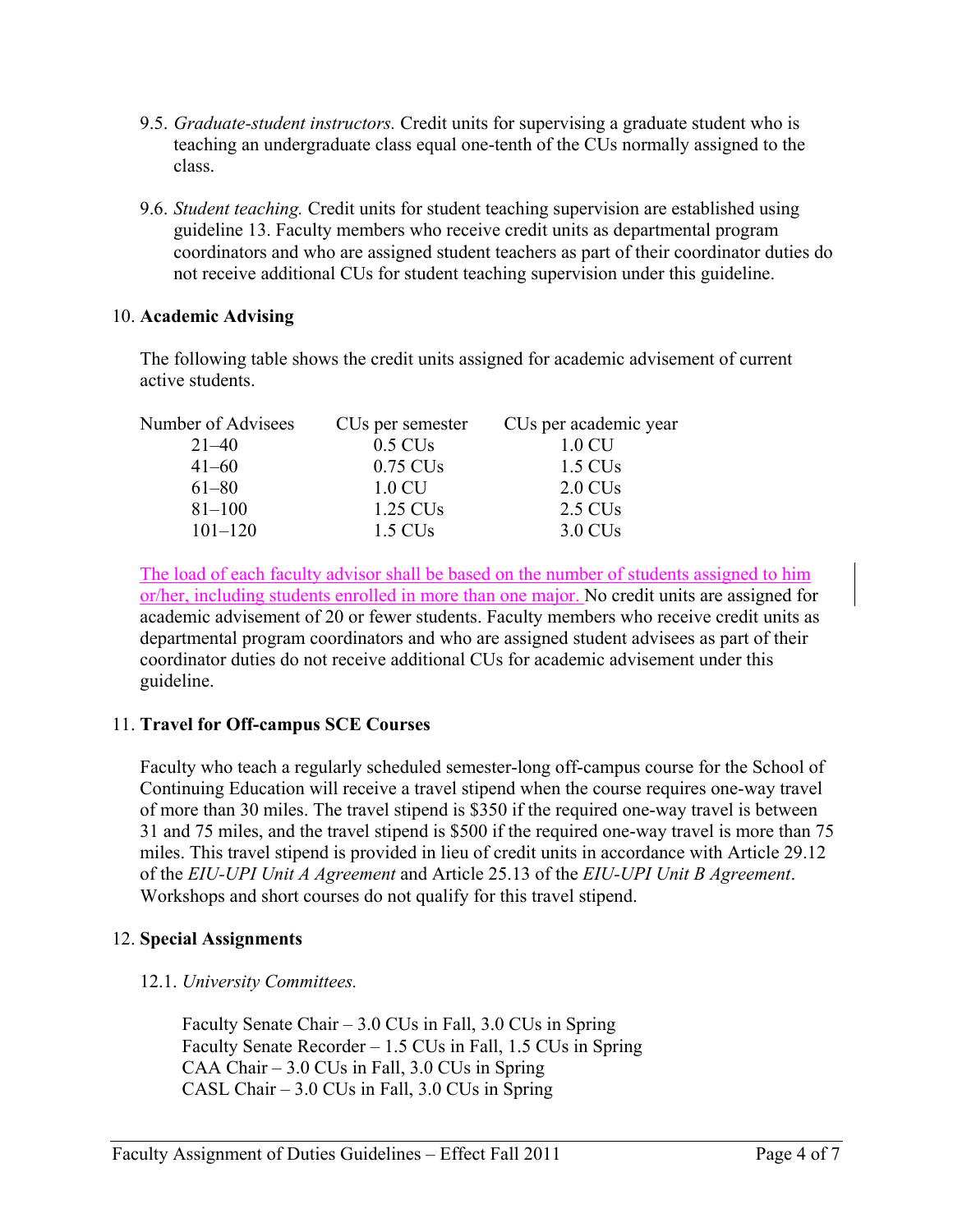CFR Chair – 1.5 CUs in Fall, 1.5 CUs in Spring CGS Chair – 1.5 CUs in Fall, 1.5 CUs in Spring COTE Chair – 1.5 CUs in Fall, 1.5 CUs in Spring IACUC Chair – 1.5 CUs in Fall, 1.5 CUs in Spring IRB Chair – 3.0 CUs in Fall, 3.0 CUs in Spring Radiation Safety Officer – 1.0 CU in Fall, 1.0 CU in Spring, 1.0 CU in Summer Laser Safety Officer – 1.0 CU in Fall, 1.0 CU in Spring, 1.0 CU in Summer UPC Chair – 3.0 CUs in Spring

12.2. *Director Assignments.*

Director of Interdisciplinary Center for Global Diversity – 6.0 CUs in Fall, 6.0 CUs in Spring, 6.0 CUs (two-month contract) in Summer Director of Women's Studies – 6.0 CUs in Fall, 6.0 CUs in Spring, 3.0 CUs (onemonth contract) in Summer Director of Faculty Development – 6.0 CUs in Fall, 6.0 CUs in Spring, 6.0 CUs (twomonth contract) in Summer Director of the Reading Center  $-4.0$  CUs in Fall,  $4.0$  CUs in Spring Director of the Writing Center – 4.0 CUs in Fall, 4.0 CUs in Spring, 3.0 CUs (onemonth contract) in Summer Assistant Director of the Writing Center – 4.0 CUs in Fall, 4.0 CUs in Spring

- 12.3. *UPI Leadership Positions.* Credit units for UPI officers and leaders will be allocated under terms agreed upon by UPI and the University in accordance with Article 20.3 of the *EIU-UPI Unit A Agreement* and Article 16.3 of the *EIU-UPI Unit B Agreement*.
- 12.4. *College-level and Department-level Assignments.* Credit units for Department-level assignments, including CU assignments for Library faculty, will be established and periodically reviewed and revised as provided in guideline 13.

College-level assignments in place at the time of implementation of the Revised CU Guidelines follow:

12.4.1. College of Arts and Humanities

Coordinator, Social Science Studies – 9.0 CUs pre academic year, 3.0 CUs (onemonth contract) in Summer

12.4.2. College of Education and Professional Studies

Live Text – 3.0 CUs per semester NCATE Advisor – 3.0 CUs per semester Unit Assessment Chair – 2.0 CUs per semester

12.4.3. College of Sciences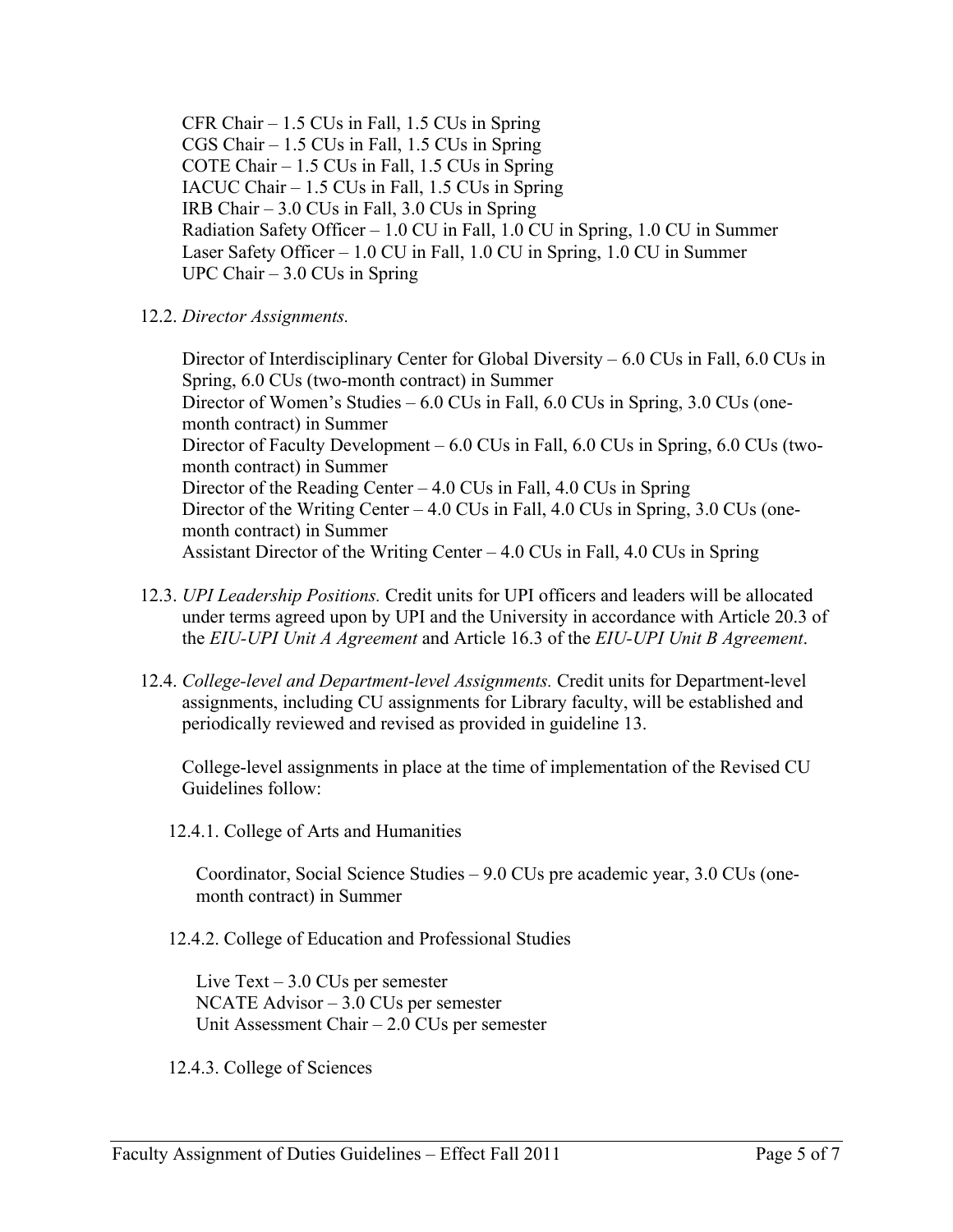MS for Natural Sciences Coordinator – 3.0 CUs (one month contract) in Summer Pre-Legal Studies Coordinator – 6.0 CUs per academic year, 1.5 CUs (one half month contract) in Summer

12.4.4. Lumpkin College of Business and Applied Sciences - None

# 13. **Courses with Special Needs and Circumstances**

With respect to special credit units for department-level assignments, including those for Library faculty, for courses not covered elsewhere in these guidelines, and for courses with special needs or circumstances, the Provost and UPI Chapter President, in accordance with Article 6.5.a. of the 2006-2010 EIU-UPI Unit A Agreement and Article 6.1.i. of the 2006-2010 EIU-UPI Unit B Agreement, agree to the following procedure in lieu of the individual assignments that result.

- 13.1. *Timetable.* Credit units for department-level assignments, including those for Library faculty, for courses not covered elsewhere in these Guidelines, and for courses with special needs or circumstances will be reviewed and revised using a timetable established by the Provost in consultation with the UPI Chapter President. A review of the approved listings of special CU assignments shall occur during the fall semester of AY 2008-2009. The Provost may initiate additional reviews of these approved listings, but such reviews may not occur more than once per academic year except by agreement of the UPI Chapter President. The timetable for review of the approved listings for special CU assignments shall provide adequate time for the faculty in each department to submit recommendations not in agreement with those of the Chair (if any) and to express concerns with the approved listings for special CU assignments approved by the Provost (if any), as described in the process below.
- 13.2. *Role of the Chair.* The Chair will initiate the process for reviewing the approved listing for special CU assignments by distributing to the Department faculty a summary of existing special CU assignments along with any additions, deletions or revisions to those CU assignments recommended by the Chair and/or Dean. Using established Departmental procedures, faculty will have the opportunity to react and respond to the summary of special CU assignments and the recommended additions, deletions or revisions. This faculty consultation will also include the opportunity for a majority of the Departmental faculty to recommend further additions, deletions or revisions to the special CU assignments.

After consulting the Department faculty, the Chair will prepare a recommendation of the approved listings for special CU assignments for submission to the Dean. This recommendation will be distributed to the Department faculty. Any recommendations supported by a majority of the Department faculty that are not in agreement with the Chair's recommendation will be submitted to the Dean along with the Chair's recommendation.